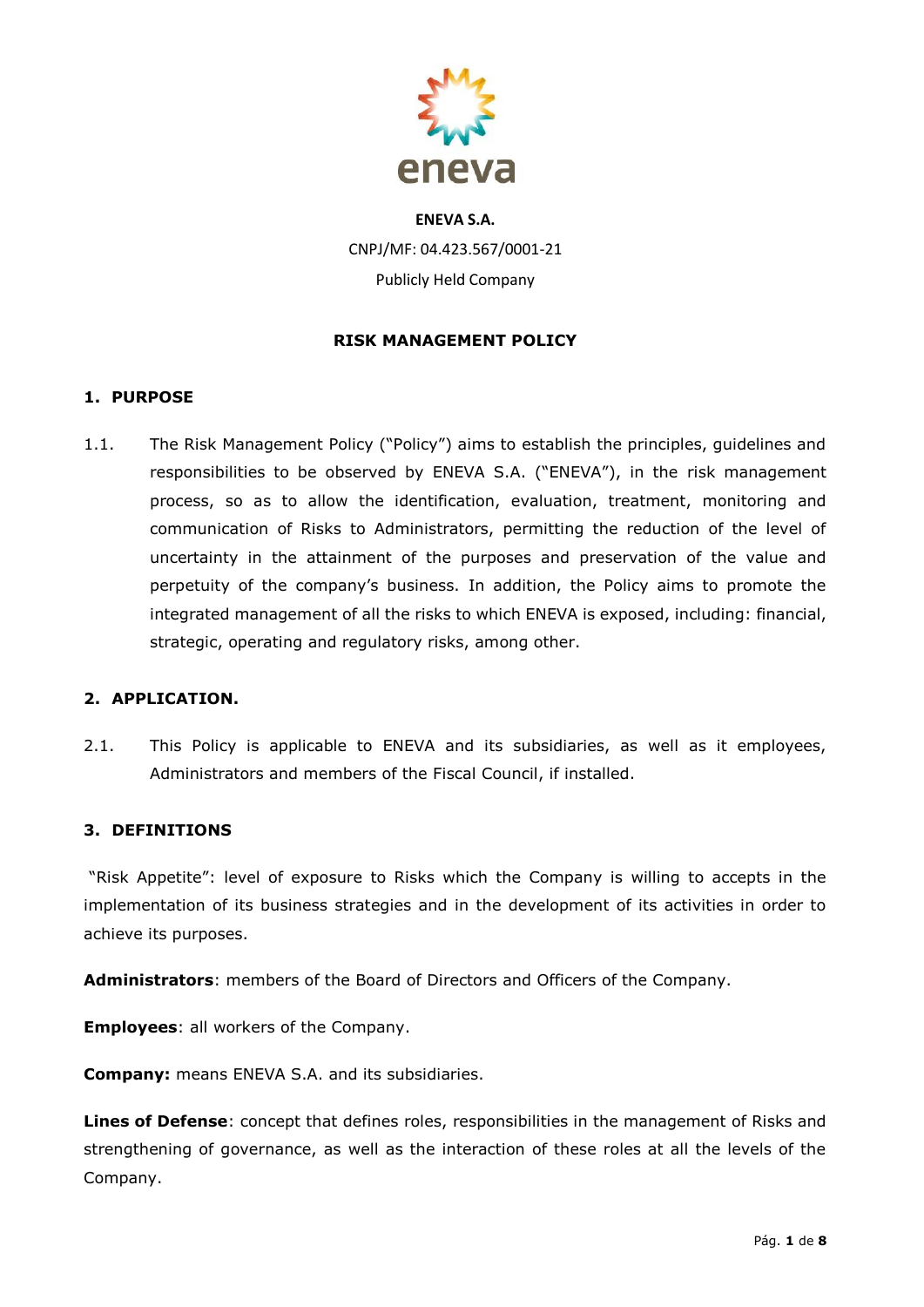

**Risks:** threat of external or internal event or action, which could negatively affect the purposes, business and business opportunities of the Company or its processes.

**Strategic Risk**: possibility of implementation of an unsuccessful or inefficient strategy that fails to attain the intended returns.

**Operational Risk**: possibility of occurrence of losses resulting from failure, deficiency or inadequacy of internal processes, people and technological environment, or of external events. Includes legal risk, associated to inadequacy or deficiency in agreements entered into by the Company, as well as sanctions due to noncompliance with legal requirements and indemnities for damages to third parties derived from activities developed by the Company. The events of operating risk include, without limitation, internal and external frauds; judicial demands, deficient security of the workplace; inadequate practices related to clients, products and services; damages to physical assets; and events that cause interruption of the Company's activities and failures in information technology systems and infrastructures.

**Financial Risk**: any risk associated to ENEVA's finances, including market, credit and liquidity risks in financial transactions. It is usually understood as the risk of a potential financial loss and uncertainty regarding a business (acquisition, divestment, loans, among other).

**Regulatory Risk**: possibility of occurrence of changes in regulations and actions of regulatory bodies, either in the international or local scope, which could result in increasing competitive pressure and significantly affect the Company's ability to manage its business on efficient manner.

## **4. PRINCIPLES**

4.1. The Risk management process should follow ENEVA's ethical principles, values and culture. The information generated by the risk management system should be reliable, follow the legal instructions, and provide bases for decision making, aiming at the fairness of the level of risk exposure and prioritization of improvement actions.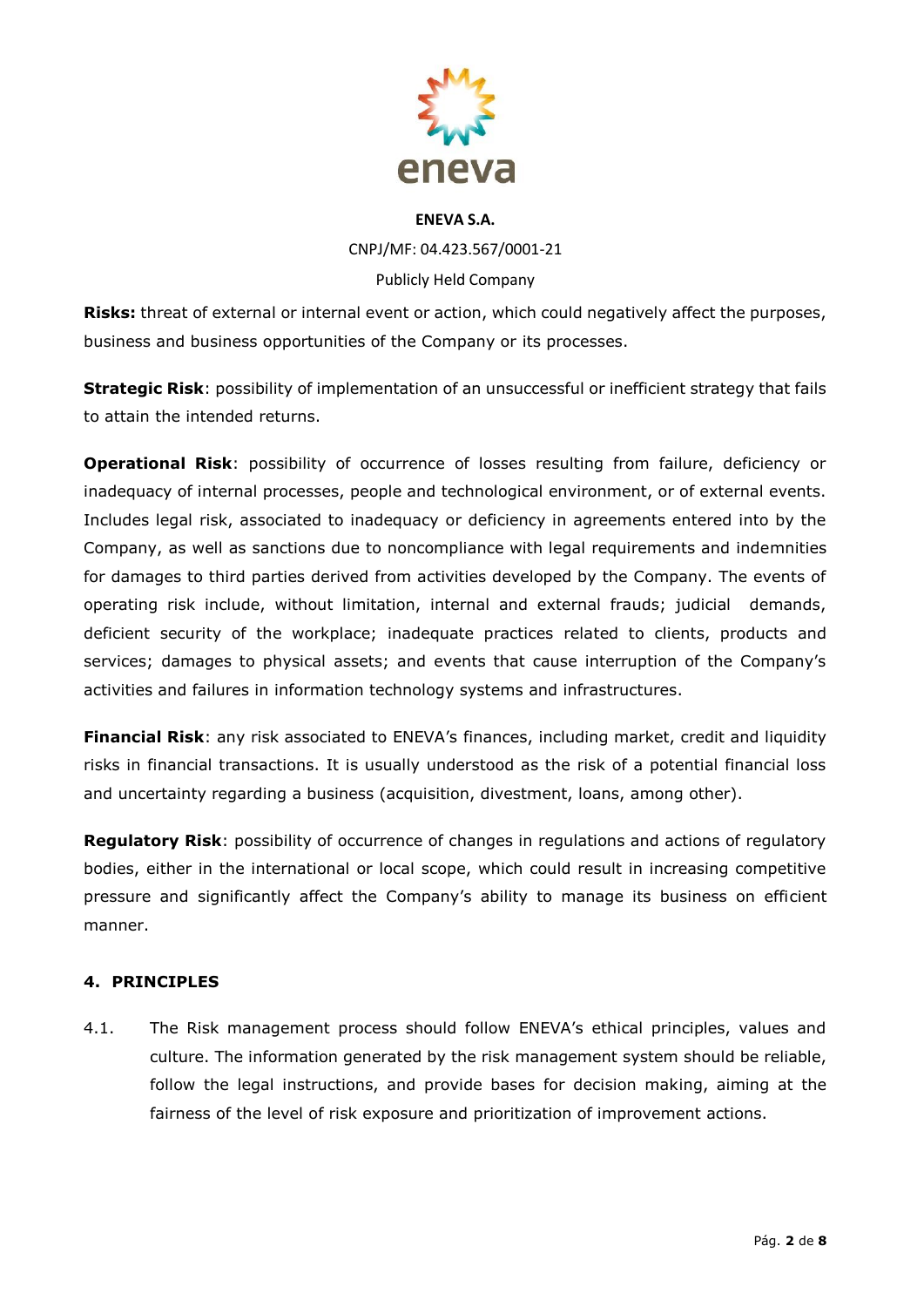

CNPJ/MF: 04.423.567/0001-21 Publicly Held Company

- 4.2. The management of risks should support the growth plan, the strategic planning and the business continuity of ENEVA so as to ensure the preservation of cash flow and strengthen the capital structure and management of the assets of the company.
- 4.3. The mitigation of Risks depends on the structured implementation of models, controls, systems and mechanisms of protection that have no single form or model, and it should always be given priority to the one that most adapts to the process, structure and resources available.
- 4.4. The management bodies are responsible for disseminating the risk management at ENEVA and for providing resources for the operation of the processes of identification, evaluation, treatment, monitoring and communication of Risks, and the management of each risk is individually responsibility of the business and corporate areas.
- 4.5. The management of events of risk of big proportion or Risks unacceptable by ENEVA, which could affect its continuity, reputation and values, should cover initiatives of business continuity, management of crises, as well as actions of risk sharing such as contracting of insurance.

## **5. GUIDELINES FOR RISK MANAGEMENTS**

## **METHODOLOGY**

- 5.1. The Risk Management methodology of the Company is based on (without limitation) internationally accepted standards, that is, on COSO-ERM (*Enterprise Risk Management*) model and ISO 31000.
- 5.1.1. **Governance and Culture of Risks**: the culture of Risks should be disseminated at all the levels of the Company and the management and monitoring of Risks should not be an exclusive action of a single executive or area. The managers are primary responsible for the daily management of Risks associated to their business area or process and for the dissemination of the risk management culture among their subordinates, managing the risk exposure through action plans.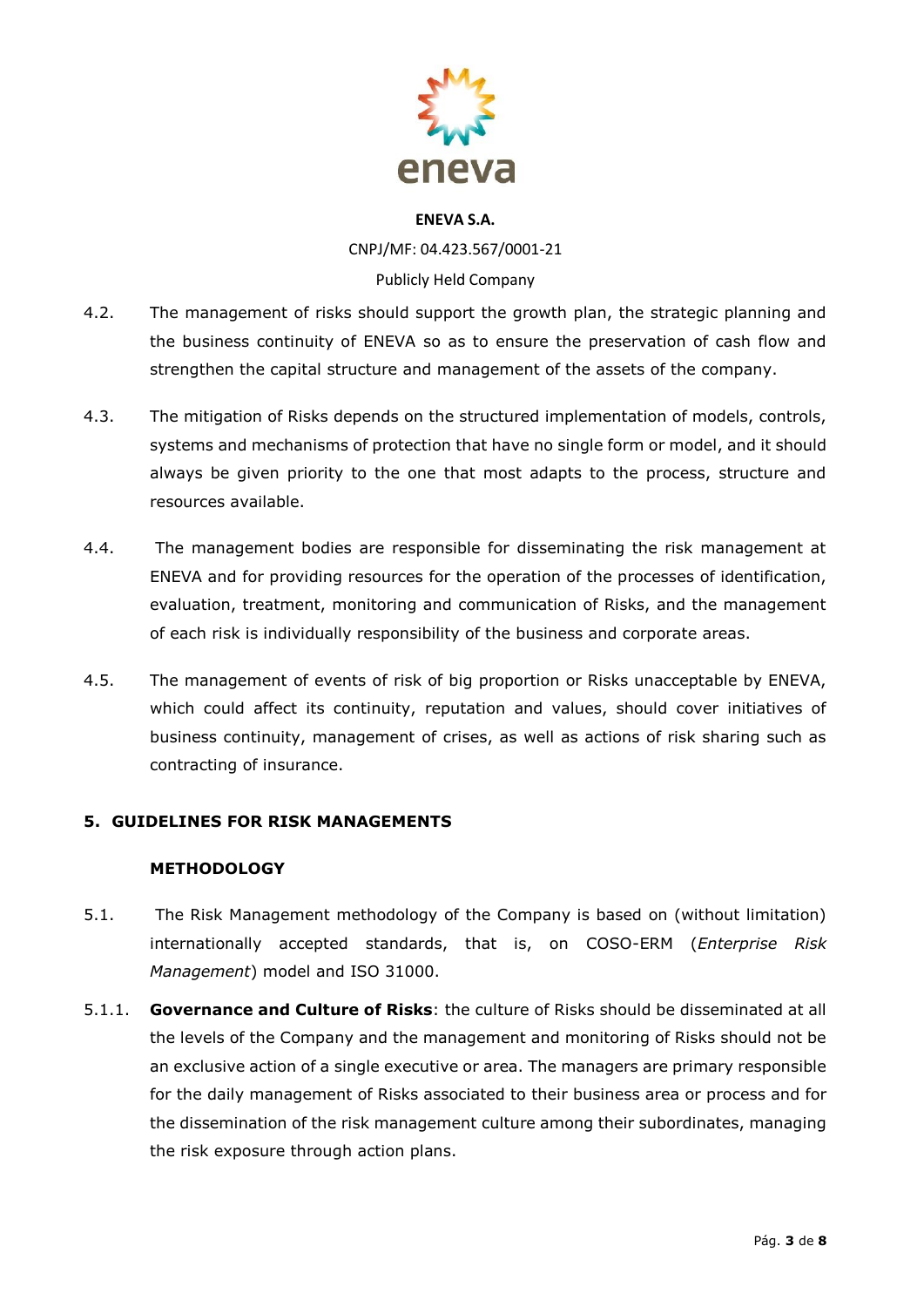

- 5.1.2. **Risk, Strategy and Definition of Purposes**: the strategy and management of Risks should cover internal and external factors, as well as the impact of Risks that could be noncompliant with the guideline defined by the Company and which could affect the success of the strategy or the attainment of business purposes.
- 5.1.3. **Identification, Evaluation and Treatment:** the Risks should be periodically identified, evaluated, prioritized and documented on structured manner so that they can be properly treated. The Company should pay attention to the occurrence of new Risks and/or Risks denominated emerging, which when identified, should be evaluated, incorporated into the Risk management process and depending on their criticality, immediately reported and treated.
- 5.1.4. **Information, Communication and Report**: The information used for management of Risks should be integral and correct, representing the current situation of the Company's operations so that all the employees can understand their role within the structure of control and have available information necessary and assertive for the performance of their activities and management of their Risks. The Risks of the Company should be communicated and known by all the parties involved in their management and monitoring, and should be reported on timely basis. The process of communication of Risks should be clear and efficient, providing information in format and term that allow the execution of responsibilities of the Administrators and Employees and proper decision making.
- 5.1.5. **Monitoring**: The Risks should be monitored on ongoing basis so as to prevent that the Company's risk exposure increases and prevents the business continuity. The proper monitoring of Risks consists in the constant monitoring of the Company's control environment and actions of response to Risks. Improvement actions should be monitored, so as to ensure the attainment of the initial purpose, the implementation term and the efficiency of reduction of risk, if applicable. This evaluation should be conducted at least on semi-annual basis for Risks considered very high and high.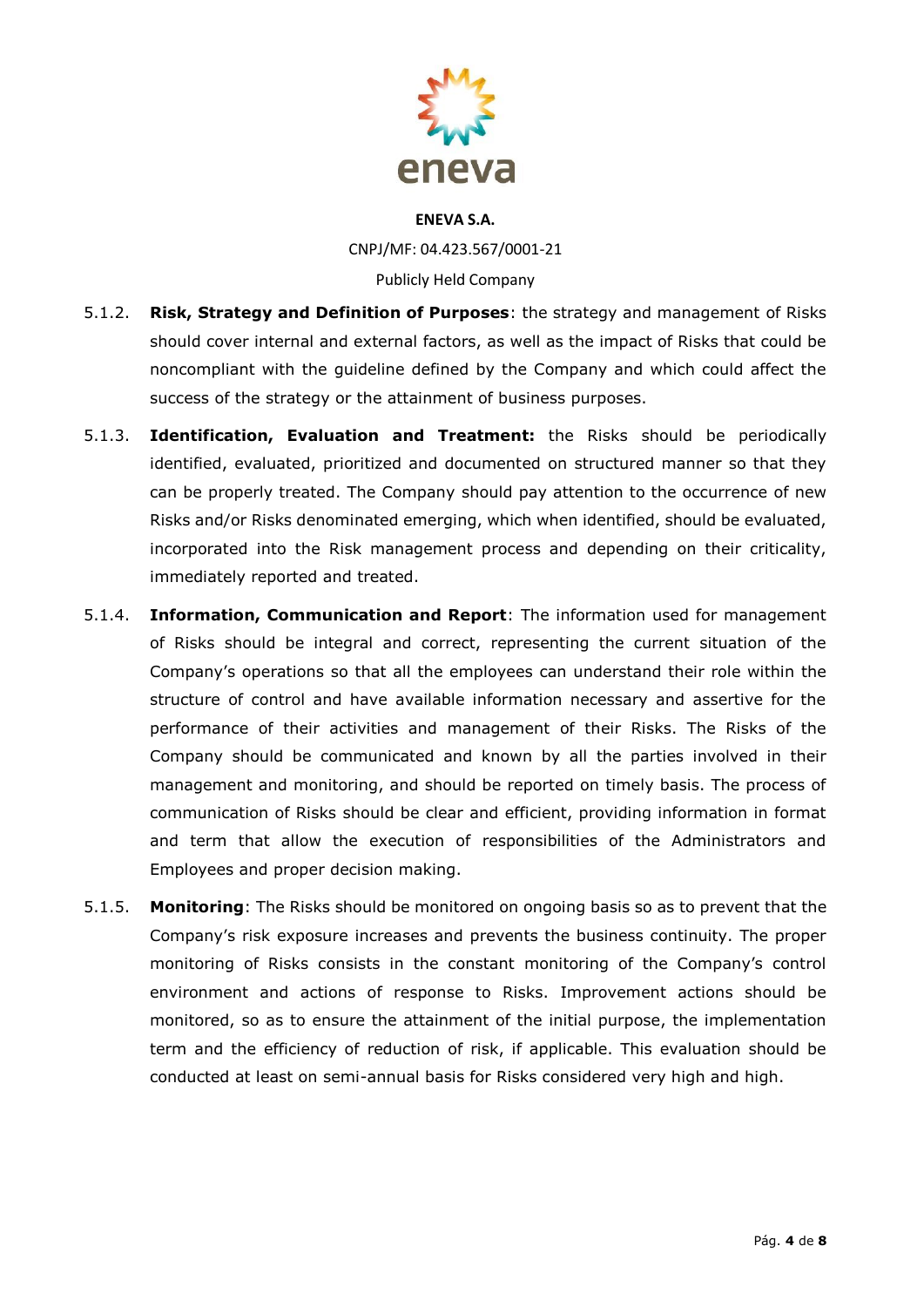

## **GOVERNANCE STRUCTURE OF RISK MANAGEMENT**

- 5.2. ENEVA adopts the concept of 3 (three) Lines of Defense to operate its risk management structure seeking to assure the compliance with the guidelines defined.
- 5.3. **1st Line of Defense**: It is represented by all the managers of the business and support areas, who should provide the effective management of Risks within the scope of their direct organizational responsibilities. It should:
	- 1.1.i.1.Manage the Risks and controls of the processes of its attribution and relevant outsourced activities under its coordination, through preventive and detective approaches;
	- 1.1.i.2.Implement actions for mitigation and/or monitoring of Risks;
	- 1.1.i.3.Promptly communicate to the Governance, Risks and *Compliance* area whenever it identifies potential Risks not foreseen in the development of the control activities or changes in relation to the applicable standards and regulations;
	- 1.1.i.4.Assess the external and internal standards and check the impact that they could have on its processes and procedures and the need of action plans for purposes of compliance; and
	- 1.1.i.5.Define and implement the action plans to address the findings identified by the Governance, Risks and *Compliance* area by the Audits and by the Regulators.
- 5.4. **2nd Line of Defense**: It is responsible for the support to the 1st Line of Defense in the management of Risks and it is represented by the Governance, Risks and *Compliance* area*,* structure with consulting operation in conjunction with the executive areas, but with independent evaluation and report in the management of Risks and the control environment of ENEVA. It should: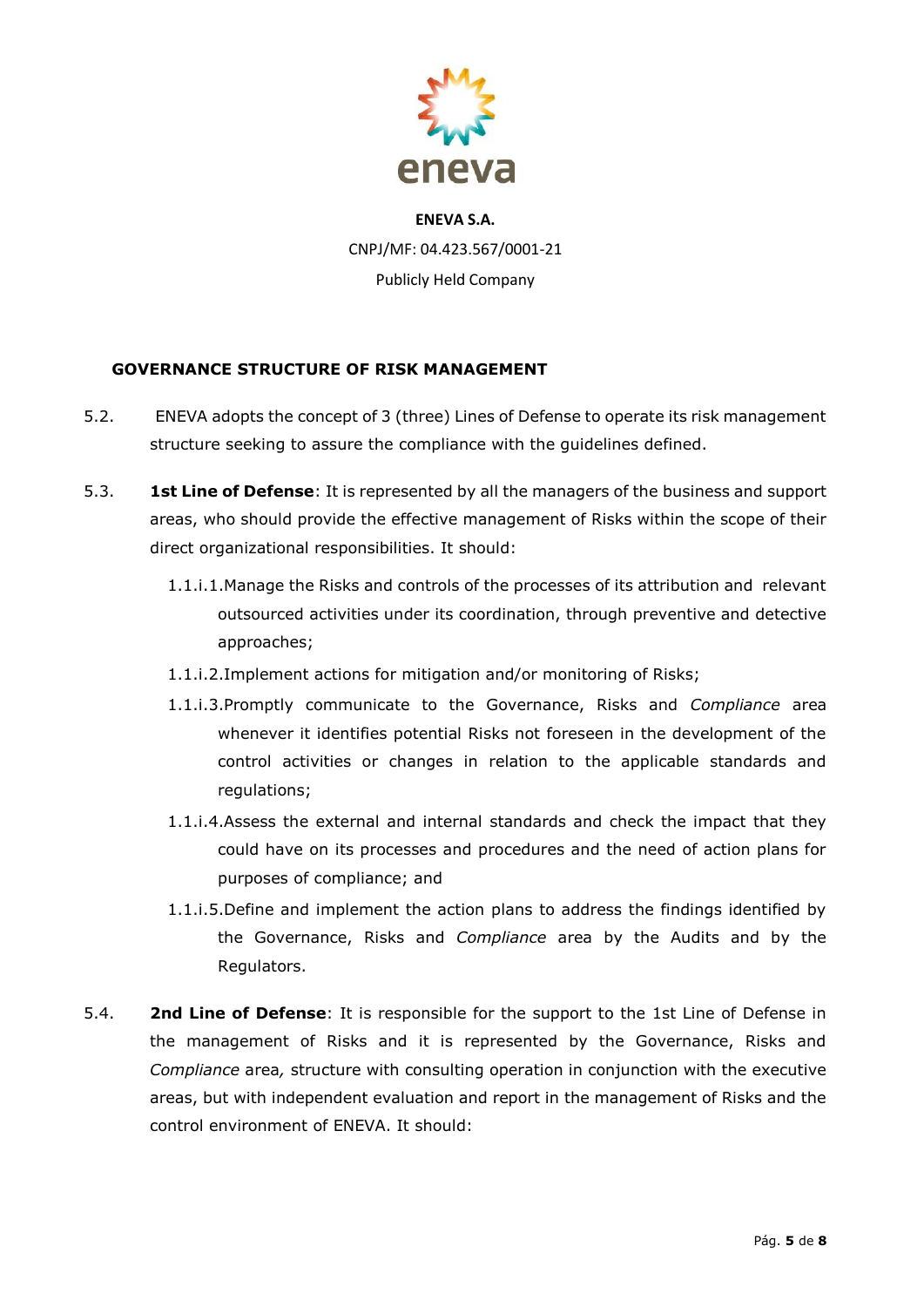

CNPJ/MF: 04.423.567/0001-21

## Publicly Held Company

- 1.1.i.1. Coordinate the activities of Risk Management, Internal Controls and Compliance in conjunction with the business and support area, being independent in the exercise of its functions;
- 1.1.i.2. Develop and provide the methodologies, tools, systems, infrastructure and governance necessary to support the management of Risks, Internal Controls and *Compliance* in the activities of ENEVA;
- 1.1.i.3. Support the 1st Line of Defense in the implementation of efficient risk management practices;
- 1.1.i.4. Ensure the efficiency and a efficacy of the control environment in the first line of defense, through monitoring and control tests;
- 1.1.i.5. Ensure the governance of themes related to Risk Management, Internal Controls and *Compliance*, through periodic report;
- 1.1.i.6. Follow the addressing of the findings identified by the Audits and Regulators;
- 1.1.i.7. Coordinate the activities of management of crises and preparation and application of business continuity plans;
- 1.1.i.8. Operate in conjunction with other areas of support of the organization which, among other attributions, also have activities of the 2nd Line of Defense, such as: prevention of frauds, information security, sustainability and legal, among other.
- 5.4.1. **3rd Line of Defense**: It is represented by the Internal Auditing, and the purpose is to provide independent opinions to the Board of Directors, through the Audit Committee, regarding the Risk management process and the effectiveness of internal controls. It should:
	- 1.1.i.9.Audit the Risk management process of the Company with impartial, independent and timely opinions;
	- 1.1.i.10.After the implementation of the action plans, audit the actions to check if they have all been implemented as planned;
	- 1.1.i.11.Identify new weaknesses and processes that should be prioritized based on the results of evaluation of Risks in progress;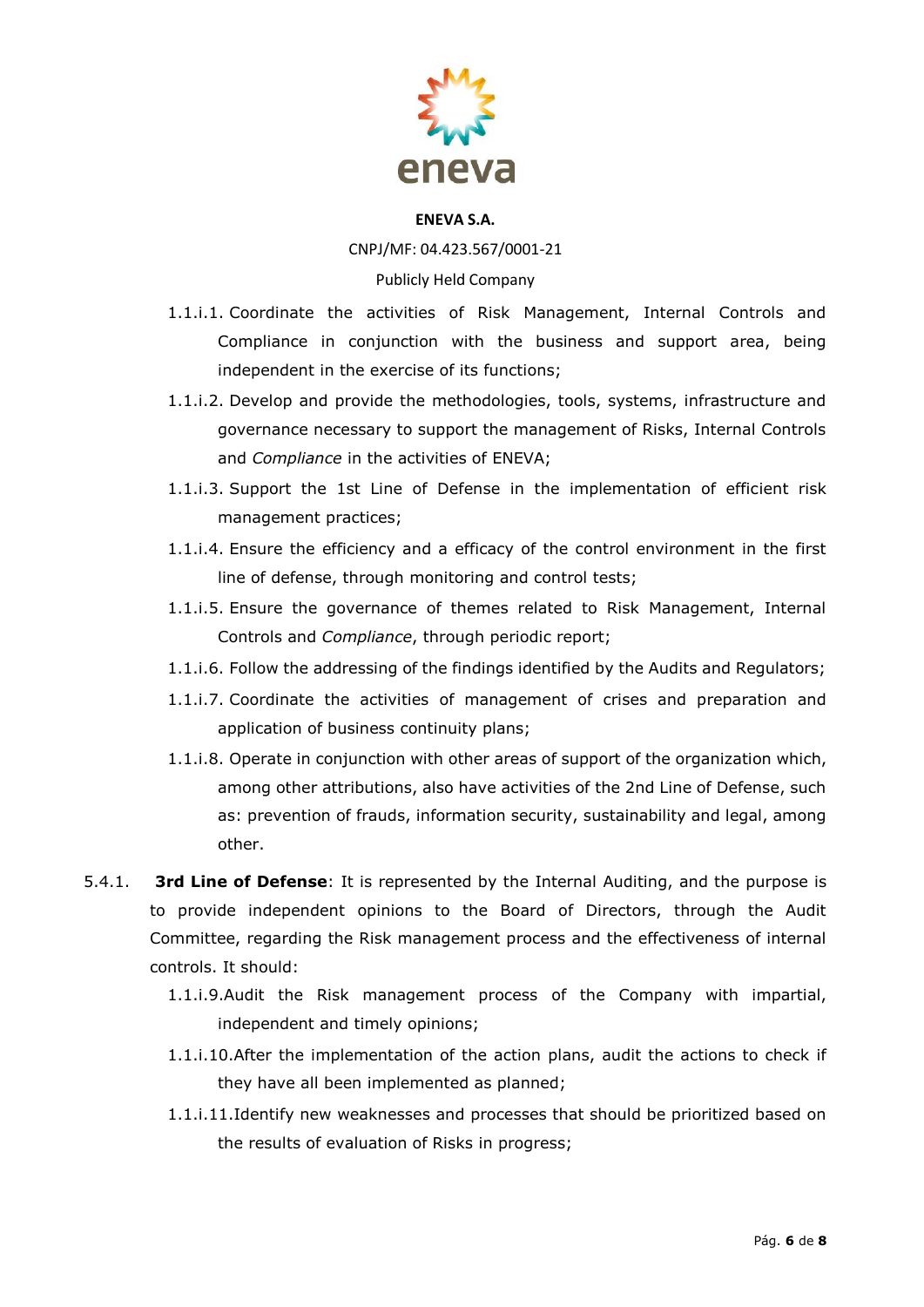

CNPJ/MF: 04.423.567/0001-21 Publicly Held Company

1.1.i.12.Adjust the size of the environment of substantive tests or of continuous monitoring based on the identification of new Risks or worsening of the Risks already identified.

## **6. GENERAL PROVISIONS**

- 6.1.1. The Executive Board should define the methodology to be used in the Risk management process and propose to the Board of Directors the level of Risk Appetite of the Company. The Executive Board should periodically monitor the management of Risks aiming to ensure its efficacy and the compliance of its purposes, revising this Policy and submitting adjustments and improvements to the approval of the Board of Directors.
- 6.2. The Board of Directors should approve the changes in this Policy, authorize, if necessary, any exceptions to the Policy, define the level of Risk Appetite in the conduction of the business and ensure the Company's compliance with the policies and risk management strategies established.
- 6.3. The Board of Directors should also seek the dissemination of the risk management culture in the Company and ensure proper and sufficient resources for the execution of management of Risks on independent, objective and effective manner.

## **7. REFERENCES**

- CVM Instruction No. 480/2009, December 7, 2009, as amended ("ICVM 480") and Regulamento do Novo Mercado of B3 S.A. – Brasil, Bolsa, Balcão ("New Market Regulation");
- Form of Corporate Risk Management ERM (*Enterprise Risk Management Framework*) of COSO (*Committee of Sponsoring Organizations of the Treadway Commission*);
- ISO 31000, Risks Management Principles and Guidelines, of ISO *International Organization for Standardization ("ISO 31000"*)
- **ENEVA's By-laws**
- **ENEVA's Code of Conduct**